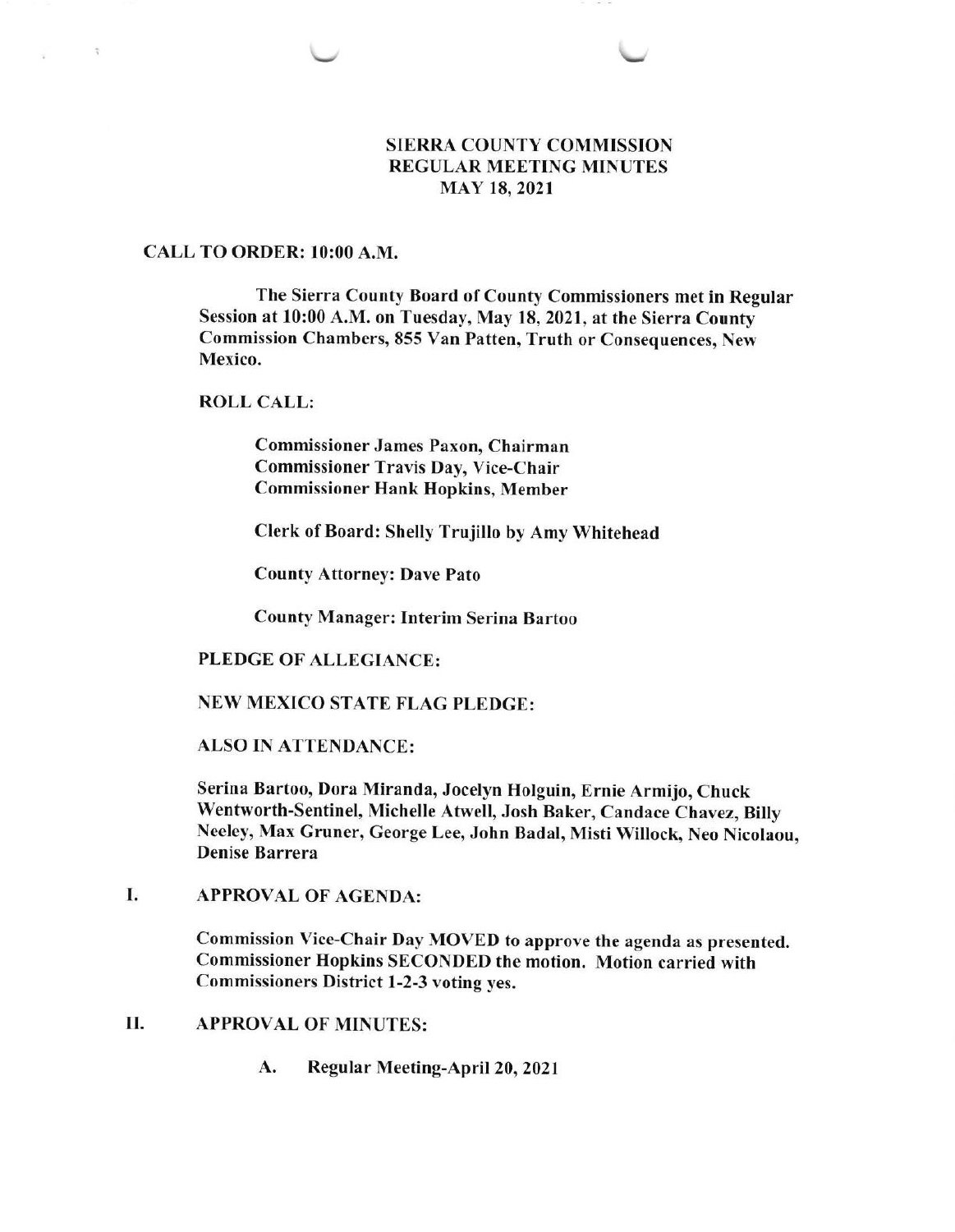Sierra County Commission Regular Meeting May 18,2021 Page 2

> Commission Vice-Chair Day MOVED to approve the minutes as presented. Commissioner Hopkins SECONDED the motion. Motion carried with Commissioners District 1-2-3 voting yes.

 $\overline{\phantom{0}}$ 

## III. PUBLIC COMMENT: LIMITED TO 3 MINUTES

#### IV CONSENT AGENDA:

A. Resolution No. 109-075- Account Payables

B. Resolution No. 109-076-Budget Adjustments

C. Resolution No. 109-077-Indigent Claims

D. Resolution No. 109-080-Budget Transfer

E. Indigent Burial 82021-002

F. Indigent Burial 82021-003

Commission Vice-Chair Day MOVED to approve Consent Agenda as presented. Commissioner Hopkins SECONDED the motion. Motion carried with Commissioner Districts l-2-3 voting yes.

## V. PRESENTATIONS/REPORTS:

A. Department Reports

B. Presentation of Years of Service Certificates

C. Ernie Armijo- Service Award

D. Neal Brown-Rio Lago Marina

Mr. Brown spoke about the lake getting down to 12 feet deep in front of the dam. He stated that this happened in the 1950's and people stopped coming to the lake due to the awful smell of dead fish.

E. Bureau of Reclamation

Area Manager, Jennifer Faler presented Mary Carlson who is the public Affairs person for BOR.

Ms. Faler stated there is a lot of false information floating around without facts. BOR thinks that the recreation, conservation, minimum pool is doable and they are here to help any way they can.

F. Sacred Wind Broadband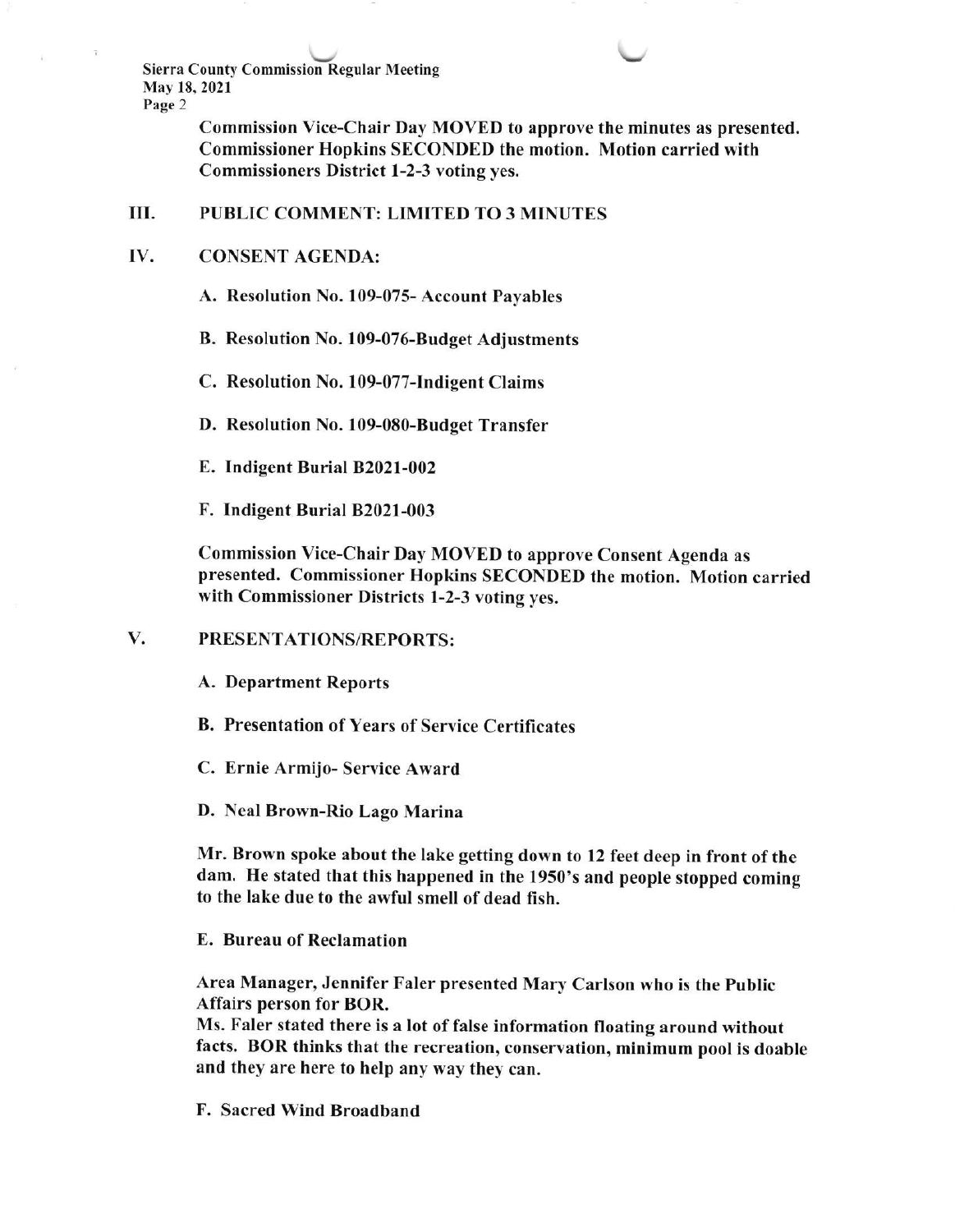CEO and Founder of Sacred Wind Broadband, John Badal, stated that Sacred Wind Broadband is the first company in New Mexico to provide broadband to Navajo homes by solar.

The project being done in Sierra County is an 8.2 million dollar project. They are purchasing a building in Elephant Butte to be their network operations center.

G. NMEDD-New Mexico Economic Development Department

Max Gruner of NMEDD stood in for Luise Marquez of Aerovironment who could not attend to explain the amended agreement to the original PPA. NMEDD added \$24,201 to the \$500,000 per the amendment.

# VI. BOARD OF FINANCE:

A. April Reconciliation

Commission Vice-Chair Day MOVED to approve April Reconciliation as presented. Commissioner Hopkins SECONDED the motion. Motion carried with Commissioner Districts 1-2-3 voting yes.

#### OLD BUSINESS: VII

#### NEW BUSINESS: VIII.

A. Take Home Vehicle Request for Ryan Williams

Commissioner Hopkins MOVED to approve Take Home Vehicle Request for Ryan Williams as presented. Commission Vice-Chair Day SECONDED the motion. Motion carried with Commissioner Districts l-2-3 voting yes.

## IX. CONTRACTS - AGREEMENTS - PROCUREMENT:

A. MOU between Sierra Counfv Clerk and CSC E-Recorders Solutions

Commission Vice-Chair Day MOVED to approve MOU between Sierra County Clerk and CSC E-Recorders Solutions as presented. Commissioner Hopkins SECONDED the motion. Motion carried with Commissioner Districts l-2-3 voting yes.

B. Amendment to PPA between Sierra County and Aerovironment

Commissioner Hopkins MOVED to approve Amendment to PPA between Sierra County and Aerovironment as presented. Commission Vice-Chair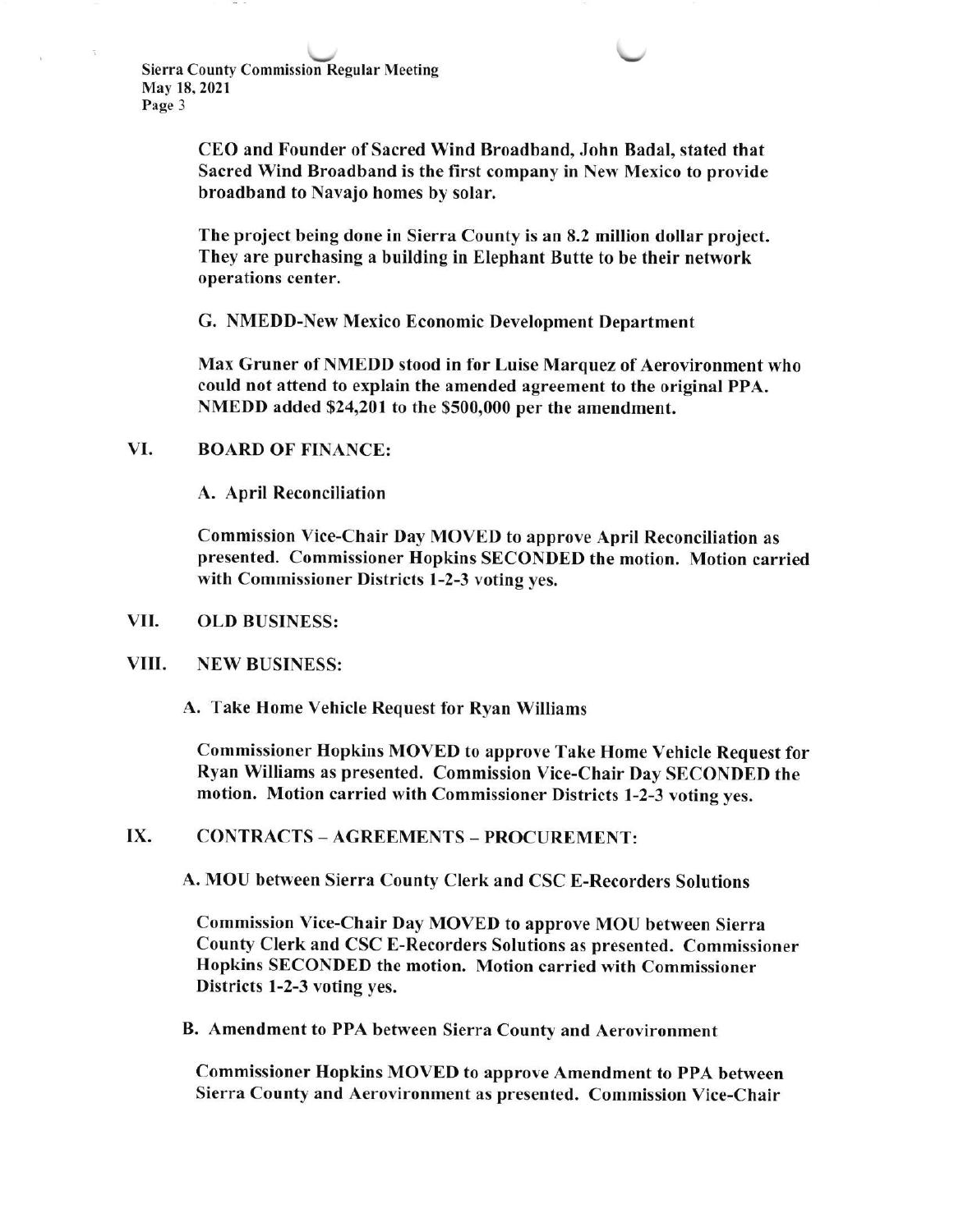Sierra County Commission Regular Meeting May 18, 2021 Page 4

> Day SECONDED the motion. Motion carried with Commissioner Districts 1-2-3 voting yes.

 $\overline{\phantom{a}}$ 

C. Cooperative Agreement between Sierra County and EMA-CVFD and LN Curtis

Commission Vice-Chair Day MOVED to approve Cooperative Agreement between Sierra County and EMA-CVFD and LN Curtis as presented. Commissioner Hopkins SECONDED the motion. Motion carried with Commissioner Districts 1-2-3 voting yes.

D. Purchase Agreement between Hinkle and Landers and County of Sierra

Commissioner Hopkins MOVED to approve Purchase Agreement between Hinkle and Landers and County of Sierra as presented. Commission Vice-Chair Day SECONDED the motion. Motion carried with Commissioner Districts 1-2-3 voting yes.

E. MOU-City of T or C and Sierra County for PPE Storage

Commissioner Hopkins MOVED to approve MOU-City of T or C and Sierra County for PPE Storage as presented. Commission Vice-Chair Day SECONDED the motion. Motion carried with Commissioner Districts l-2-3 voting yes,

X. RESOLUTIONS - ORDINANCES - PROCLAMATIONS:

A. Resolution No. 109-078-Declaration of Emergency Drought Disaster

Commissioner Hopkins MOVED to approve Resolution No. 109-078- Declaration of Emergency Drought Disaster as presented. Commission Vice-Chair Day SECONDED the motion. Motion carried with Commissioner Districts l-2-3 voting yes.

B. Resolution No. 109-079-Authorization of Intercept Agreement

Commission Vice-Chair Day MOVED to approve Resolution No. 109-079- Authorization of Intercept Agreement as presented. Commissioner Hopkins SECONDED the motion. Motion carried with Commissioner Districts l-2-3 voting yes.

XI. EXECUTIVE SESSION SECTION (10-15-1E THRU H):

At 12: 18 P.M, Commission Vice-Chair Day MOVED to go into Executive Session for Personnel, Real Estate, Pending and Threatened Litigation.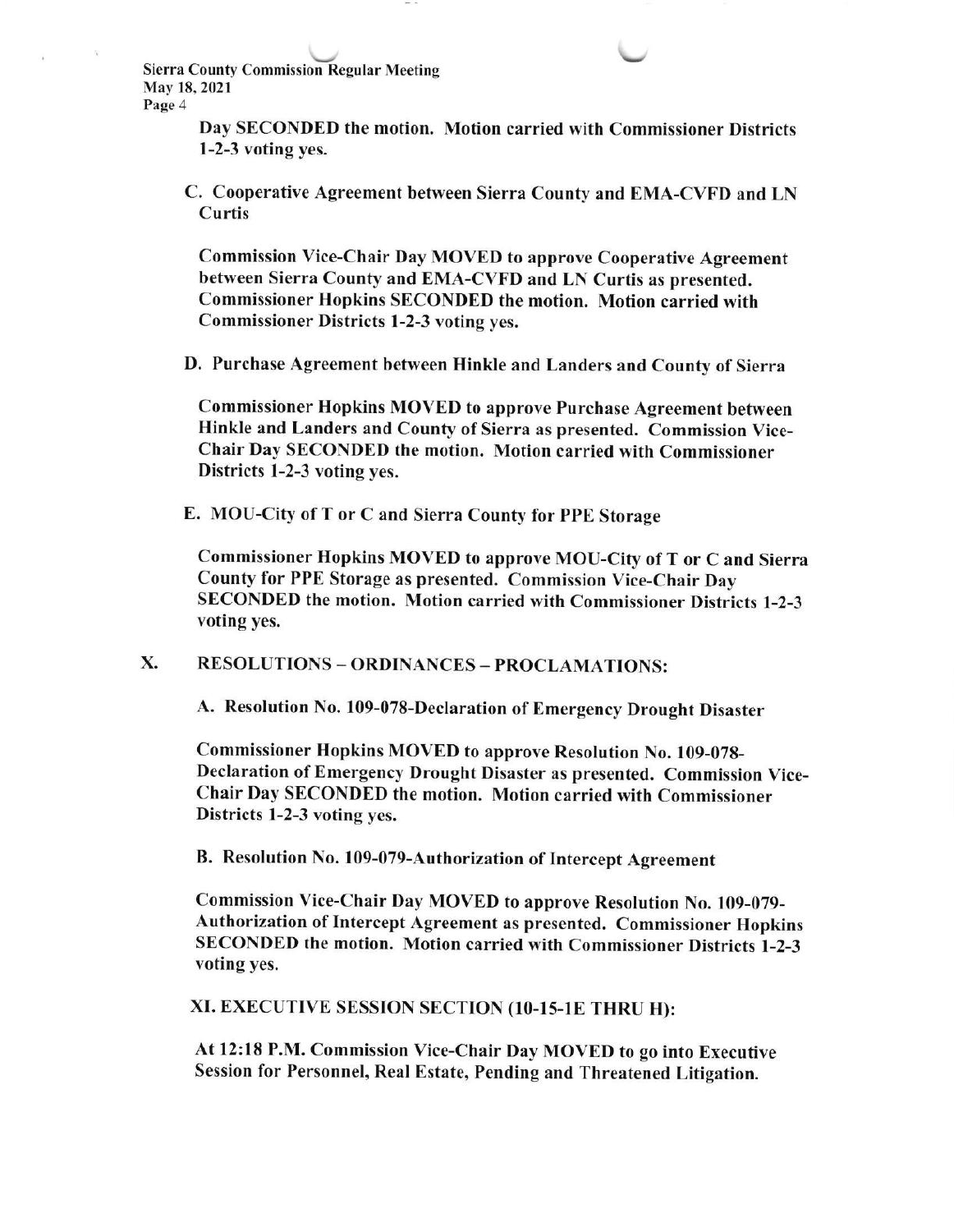\./ \, Sierra County Commission Regular Meeting May 18, 2021 Page 5

> Commissioner Hopkins SECONDED the motion. Roll call vote was taken with all Commissioners present voting yes,

District  $1 - Yes$ District 2 - Yes District  $3 - Yes$ 

### PENDING AND THREATENED LITIGATION:

A. Sierra County v. TRD B. Sierra County v. Smithco C. BOCC v. FWS D. BOCC v, Turner Foundation

### PERSONNEL:

A. County Manager

REAL ESTATE:

## XII. OPEN SESSTON ACTIONS FOR EXECUTIVE SESSION:

A. Sierra Countv v. Smithco

County Attorney Pato requested the board to entertain a motion to proceed with matters discussed in Executive Session and deny a request for arbitration,

Commission Vice-Chair Day MOVED to proceed with matters discussed in Executive Session and deny a request for arbitration. Commissioner Hopkins SECONDED the motion. Motion passed with Commissioner Districts 1-2-3 voting yes.

B. County Manager

County Attorney Pato requested a motion to direct administration to negotiate terms and conditions of contract with highest ranked applicant.

Commissioner Hopkins MOVED to direct administration to negotiate terms and conditions of contract with highest ranked applicant. Commission Vice-Chair Day SECONDED the motion. Motion passed with Commissioner Districts 1-2-3 voting ves.

C. Commission Vice-Chair Day MOVED to remove BOCC vs Fish and Wildlife Service from executive session and add it as an action item after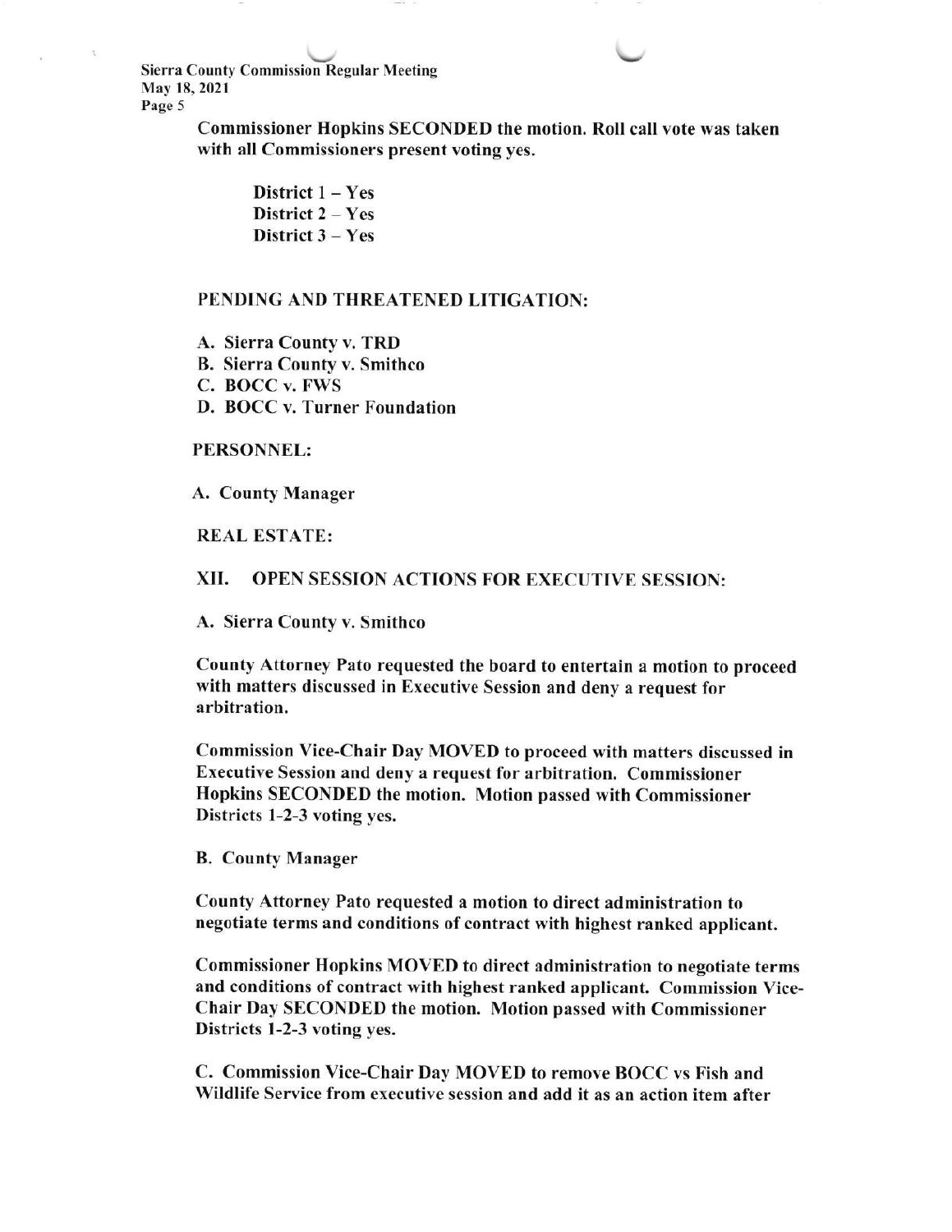**Sierra County Commission Regular Meeting** May 18,2021 Page 6

> Executive Session. Commissioner Hopkins SECONDED the motion. Motion passed with Commissioner Districts 1-2-3 voting yes.

> D. Commission Vice-Chair Day MOVED to proceed with action discussed in Executive Session and do what is necessary to protect the wildlife and residents of Sierra County. Commissioner Hopkins SECONDED the motion. Motion passed with Commissioner Districts 1-2-3 voting yes.

DATE AND TIME OF NEXT REGULAR SIERRA COUNTY COMMISSION MEETING: June 15,2021

The date and time of the next Regular Sierra County Commission Meeting has been scheduled for Tuesday, June 15, 2021, at 10:00 A.M. at the Sierra County Commission Chamber at 855 Van Patten, Truth or Consequences, New Mexico.

Commissioner Hopkins MOVED to adjourn the meeting. Commission Vice-Chair Day SECONDED the motion. Motion carried with Commissioner Districts l-2-3 voting yes.

## ADJOURNMENT:

There being no further business to come before the Board, Commission Chair Paxon adjourned the meeting.